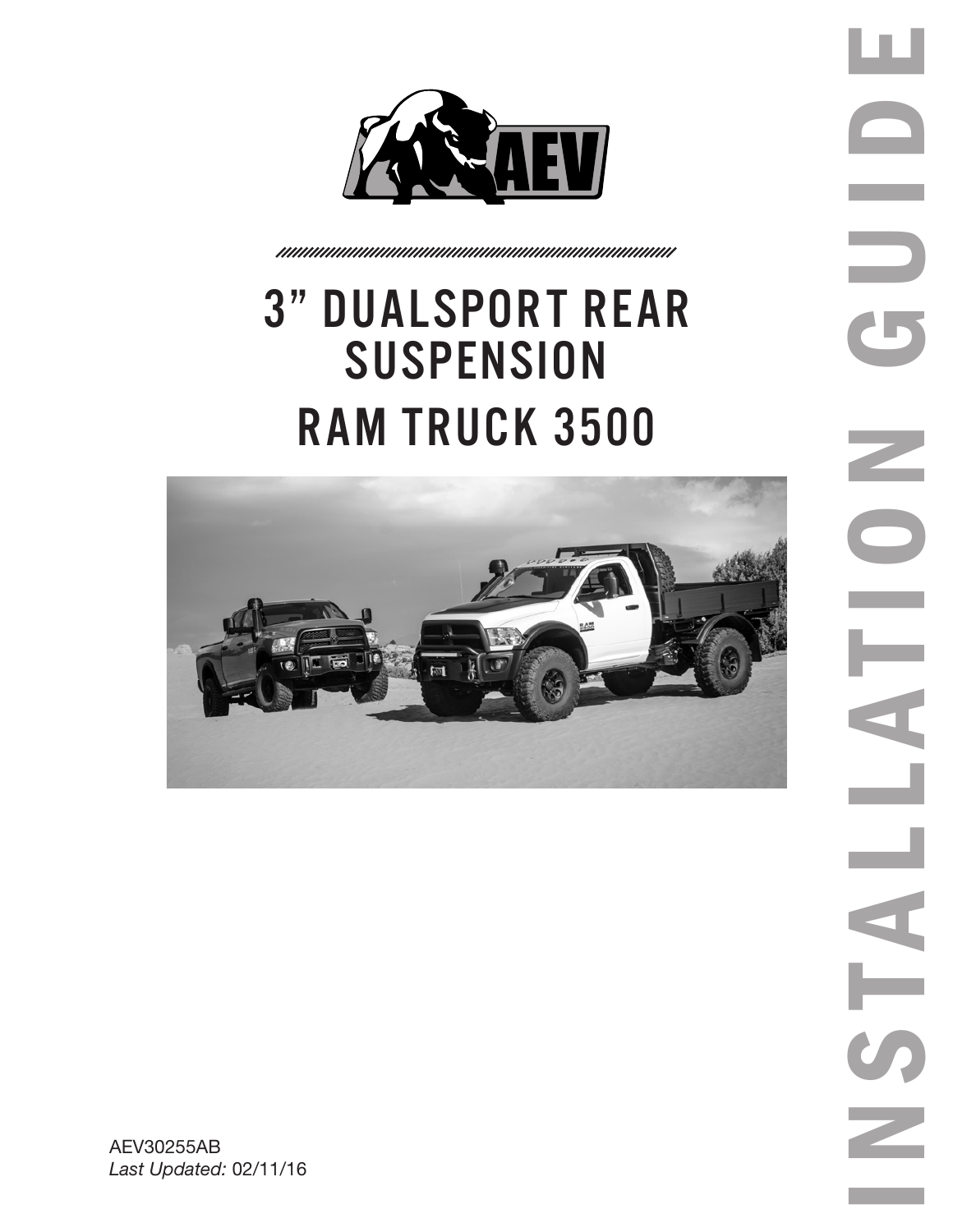

### PLEASE READ BEFORE YOU START

TO GUARANTEE A QUALITY INSTALLATION, WE RECOMMEND READING THESE INSTRUCTIONS THOROUGHLY BEFORE BEGINNING ANY WORK. THESE INSTRUCTIONS ASSUME A CERTAIN AMOUNT OF MECHANICAL ABILITY AND ARE NOT WRITTEN NOR INTENDED FOR SOMEONE NOT FAMILIAR WITH AUTO REPAIR.

#### INCLUDED PARTS **QTY**

Rear Axle Kit 1 and 1 and 1 and 1 and 1 and 1 and 1 and 1 and 1 and 1 and 1 and 1 and 1 and 1 and 1 and 1 and 1

NOTE: Installation vehicles with a Two-Piece drive shaft require AEV PN: NRM43400AA.

This product is covered under the AEV Parts Limited Warranty, a copy of which can be found at aev-conversions.com/warranty.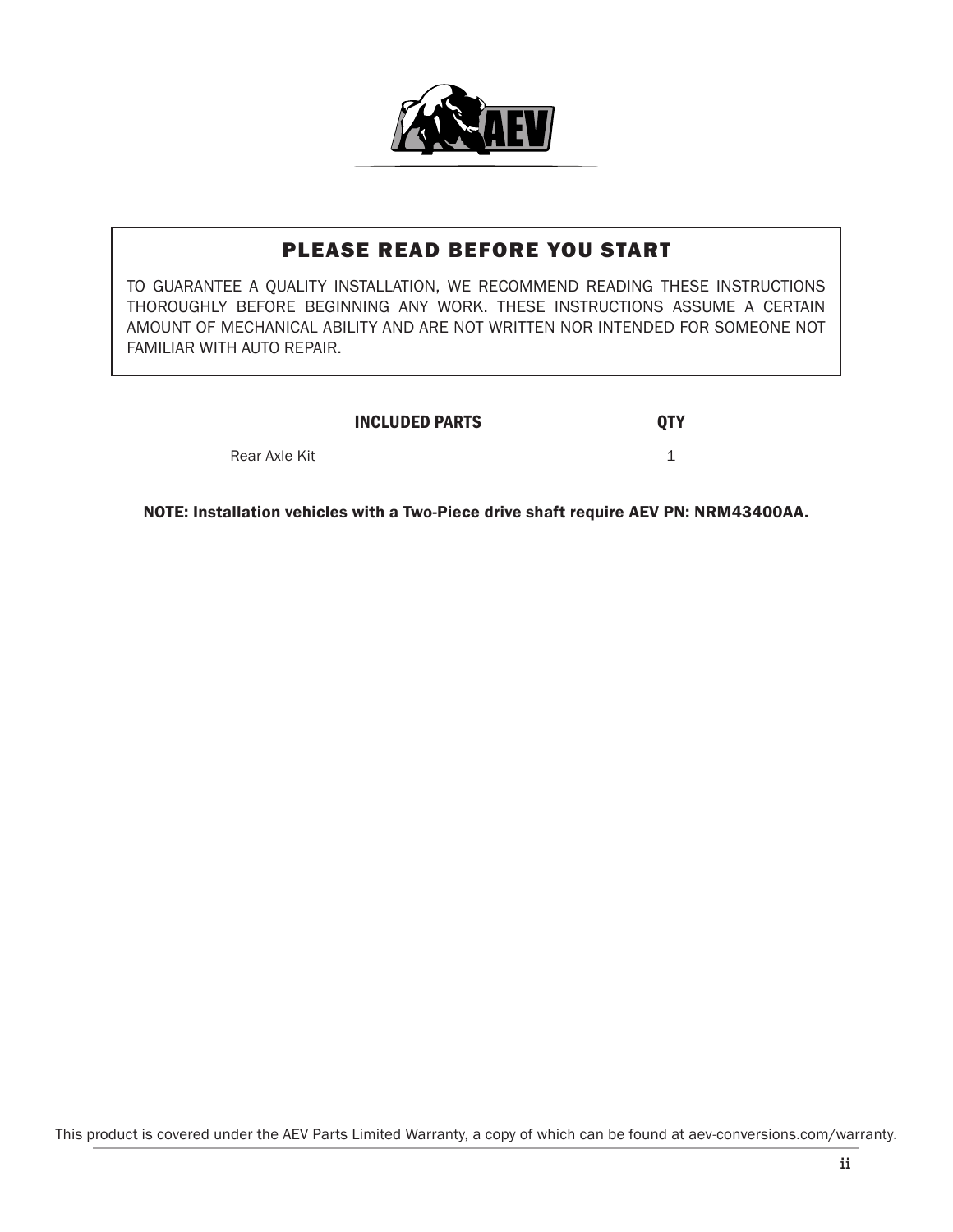

# I. 3500 Rear Suspension

NOTE: For trucks with a two-piece drive shaft you will need PN: NRM43400AA. See Appendix for instructions before beginning installation.

- 1. Support the vehicle by the frame until the rear wheels are off the ground.
- 2. Remove the wheels and tires.
- 3. Disconnect parking brake cable (fig. 1).
	- a. Note the tension on the forward and rear parking brake cables loosen the brake adjustment nut to just short of the end of the threads.
	- b. Disconnect forward section of the rear brake cable.
	- c. Disconnect rear section of the rear brake cable.
	- d. Disconnect rear brake line pass through fitting.



*Figure 1*

- 4. Support the axle and remove the shocks, save hardware.
- 5. Remove the axle U-bolts from one side.
- 6. Lower the axle enough to insert the lift block (fig. 2).
- 7. Install the new U-bolts and snug (fig. 2).
- 8. Repeat steps 4–6 for the opposite side.
- 9. Torque the U-bolts to 111 lb-ft
- 10. Remove the rear bump stops.
- 11. Install the AEV bump stop spacers with supplied hardware and torque to 40 lb-ft (fig. 3).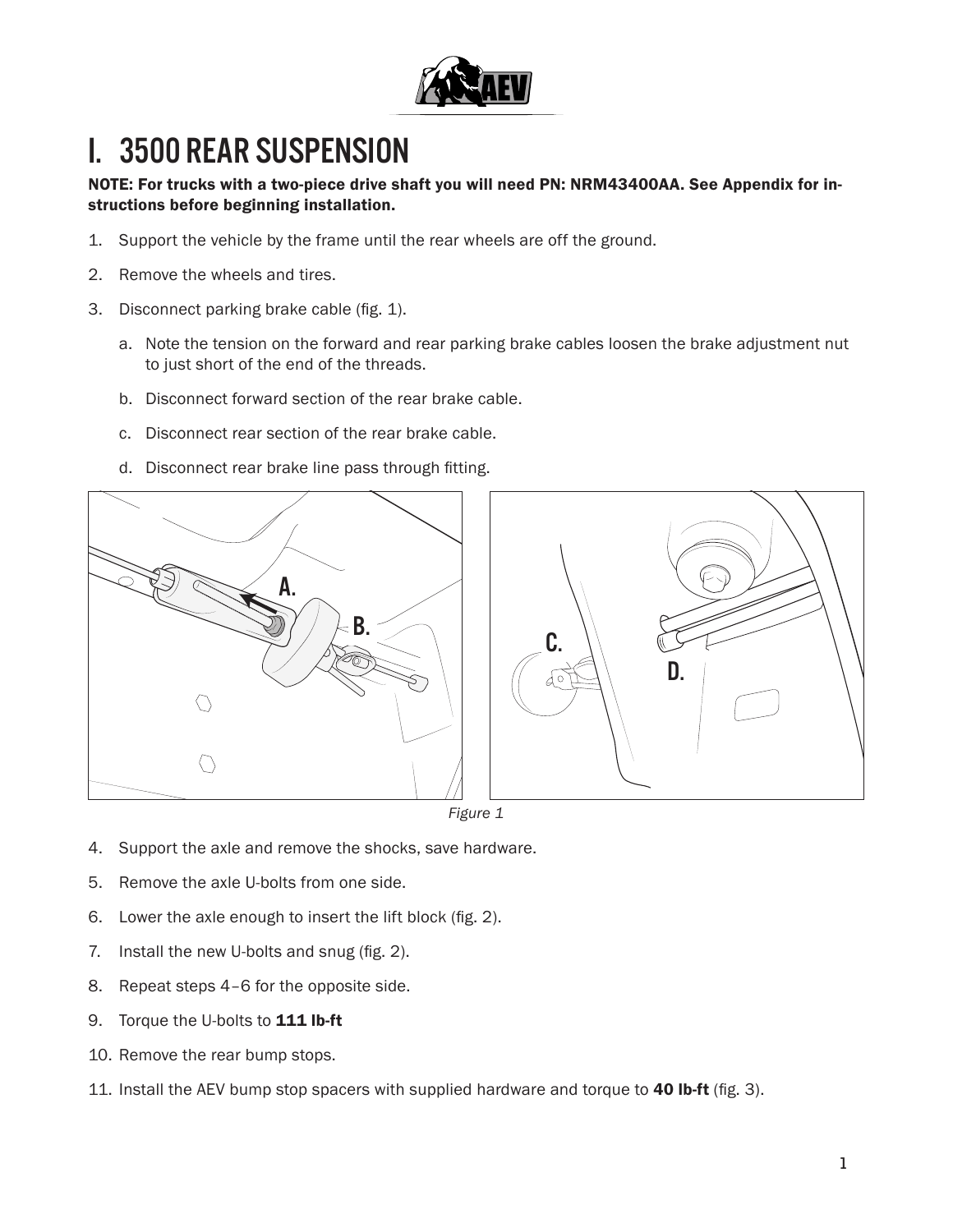



12. AIR SUSPENSION ONLY — Insert the rear air spring spacer. Secure at the bottom using the supplied 8mm bolts, nuts, and washers. Secure at the top re-using the factory hardware (fig. 4).



*Figure 4*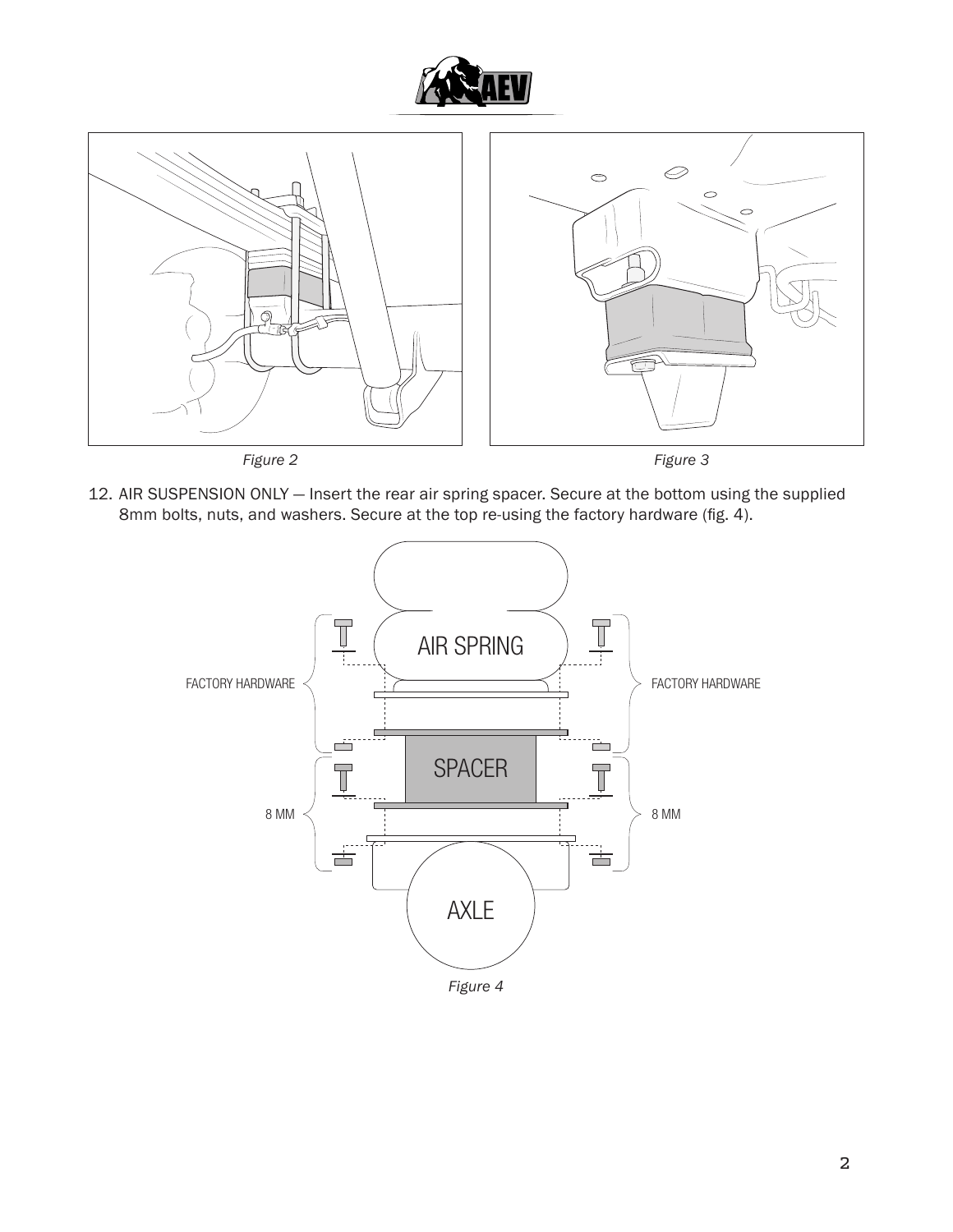

13. Assemble the shock bushings as shown (fig. 5) then install AEV shocks. Torque the lower bolt to 111 lb-ft





- 14. Install AEV parking brake line spacer (fig.6).
	- a. Install the AEV rear brake line spacer onto the pass-through fitting on the forward part of the rear brake line.
	- b. Insert the brake line and spacer back into its original location and secure with AEV provided jam nut using anti-seize, torque to 14-16 lb-ft
	- c. Reconnect the rear section of the rear brake line to its OE position.
	- d. Reconnect the forward section of the rear brake line to its OE position.
	- e. Adjust nut in a tightening direction and set to previously not tension.
	- f. Check the operation of the parking brake and adjust as needed to ensure proper tension.



*Figure 6*

15. Install the wheels.

After everything is tight, drive the vehicle back and forth on flat ground to check steering wheel position. Adjust the drag link to straighten the steering wheel as needed.